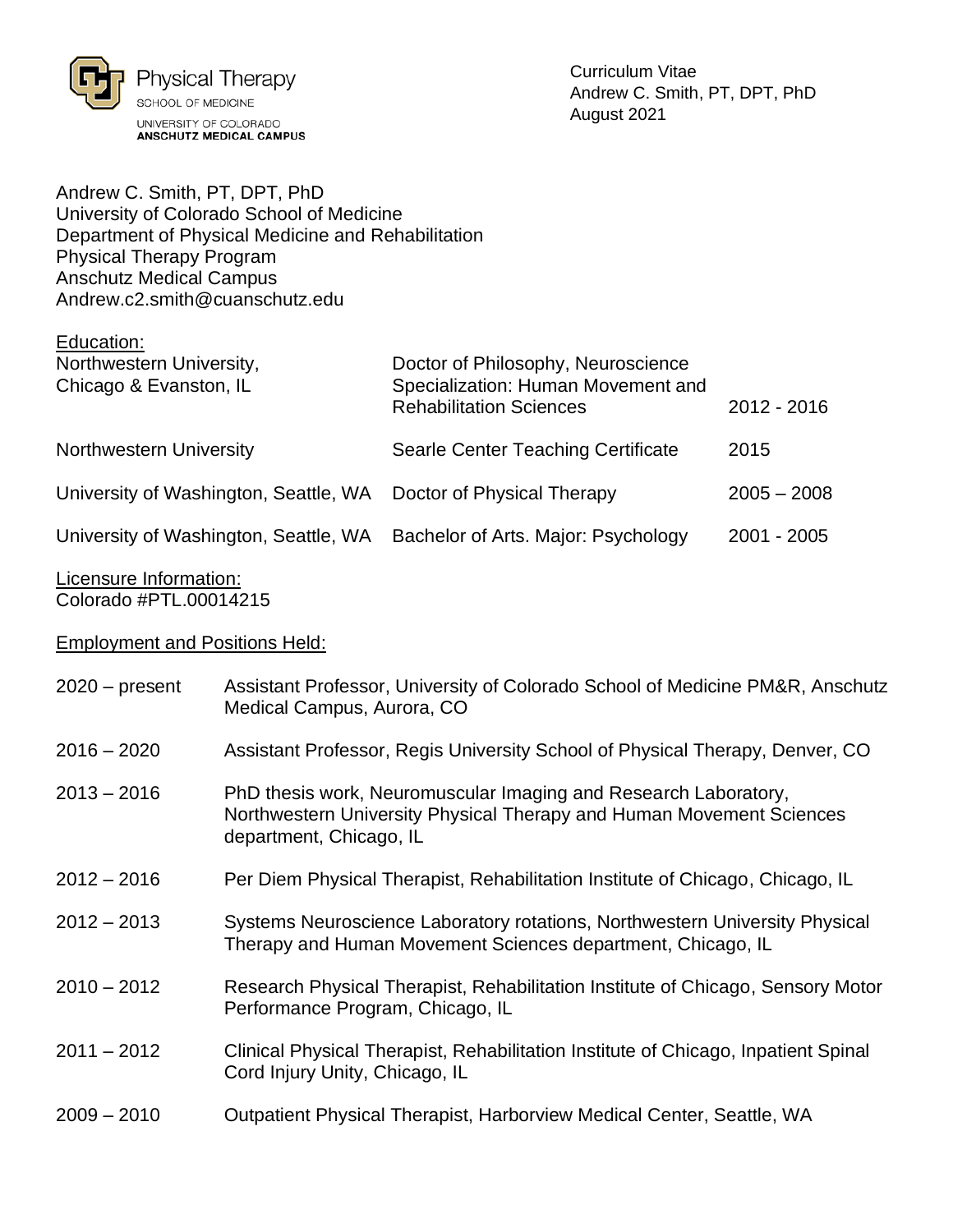- 2009 Staff Physical Therapist, Infinity Rehab, Seattle Keiro and Washington Care Center, Seattle, WA
- 2008 2009 Lead Physical Therapist, Infinity Rehab, Sullivan Park Care Center, Spokane, WA
- 2005 2007 Part-time Staff member, Underserved Youth Outreach, Beacon Hill Young Life, Seattle WA

#### Teaching Experience:

- 2020 present Assistant Professor, University of Colorado Physical Therapy Program **Neuroscience**
- 2016 2020 Assistant Professor, Regis University School of Physical Therapy Neuroscience, Gross Anatomy, Evidence-Based Practice, Kinesiology, and Problem-Based Learning courses
- 2014 2016 Instructor and Lecturer, Northwestern University Doctor of Physical Therapy Program Neuroscience courses
- 2014 2016 Instructor, Northwestern University Doctor of Physical Therapy Program Doctoral Student Research Synthesis course
- 2014 2015 Northwestern University Searle Teaching Certificate Program this highly competitive program combines seminars, workshops, mentoring, and disciplinespecific discussions to prepare participants for future academic teaching responsibilities
- 2009 present Non-primary Clinical Instructor for Physical Therapy students. Infinity Rehab in Seattle Washington, Harborview Medical Center, University of Washington, and Rehabilitation Institute of Chicago.
- 2013, 2014, 2015 Teaching Assistant, Neuroscience I & II, Northwestern University Doctor of Physical Therapy students.
- 2005 Teaching Assistant for undergraduate level Research Methods in Psychology Course. University of Washington.

#### Peer Reviewed Publications (Pending):

1. Smith AC, Angeli CA, Ugiliweneza B, Weber KA, Negahdar M, Mesbah S, Boakye M, Harkema SJ, Rejc E. Spinal cord imaging markers and recovery of standing with epidural stimulation in individuals with clinically motor complete spinal cord injury. *Experimental Brain Research*. (submitted 7/2021).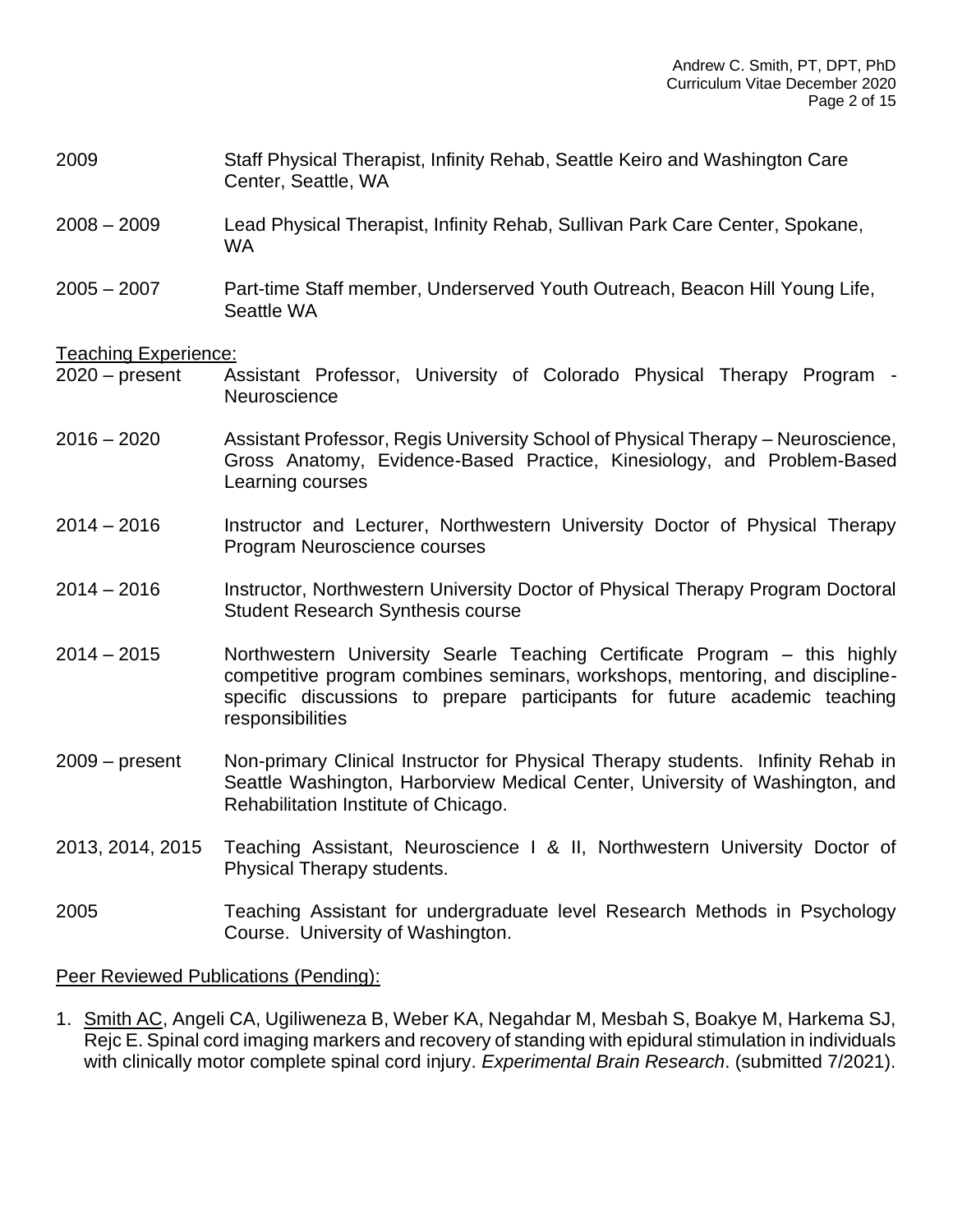2. Tefertiller C, Rozwod M, VandeGriend E, Bartelt P, Sevigny M, Smith AC. Transcutaneous electrical spinal cord stimulation to promote upper and lower extremity recovery in chronic spinal cord injury. *Frontiers in Rehabilitation Sciences*. (submitted 7/2021).

# Peer Reviewed Publications:

- 1.Smith AC, O'Dell DR, Albin SR, Berliner JC, Dungan D, Robinson E, Elliott JM, Carballido-Gamio J, Stevens-Lapsley J, Weber KA. Lateral corticospinal tract and dorsal column damage: predictive relationships with future motor and sensory scores at discharge from acute rehabilitation after spinal cord injury. *Archives of Physical Medicine and Rehabilitation.* 2021. doi: 10.1016/j.apmr.2021.07.792.
- 2.Berliner JC, O'Dell DR, Albin SR, Dungan D, Sevigny M, Elliott JM, Weber KA, Abdie DR, Anderson JS, Rich AA, Seib CA, Sagan HGS, Smith AC. The influence of conventional T2 MRI indices in predicting who will walk outside one year after spinal cord injury. *Journal of Spinal Cord Medicine*. 2021. doi: 10.1080/10790268.2021.1907676.
- 3.Weber KA, Abbott R, Bojilov V, Smith AC, Wasielewski M, Hastie TJ, Parrish TB, Mackey S, Elliott JM. Multi-muscle deep learning segmentation to automate the quantification of muscle fat infiltration in cervical spine conditions. *Nature Scientific Reports*. 2021;11,16567. https://doi.org/10.1038/s41598-021-95972-x.
- 4.Smith AC, O'Dell DR, Thornton WA, Dungan D, Robinson E, Thaker A, Gisbert R, Weber KA, Berliner JC, Albin SR. Spinal cord tissue bridges validation study: predictive relationships with sensory scores following cervical spinal cord injury. *Topics in Spinal Cord Injury Rehabilitation* (accepted for publication 7/2021).
- 5.Smith AC, Albin SR, O'Dell DR, Berliner JC, Dungan D, Sevigny M, Draganich C, Elliott JM, Weber KA. Investigating the relationships of axial MRI biomarkers of spinal cord damage with future walking and motor function. *Spinal Cord*. 2020. doi: 10.1038/s41393-020-00561-w.
- 6.Rejc E, Smith AC, Weber KA, Ugiliweneza B, Bert RJ, Negahdar M, Boakye M, Harkema SJ, Angeli CA. Spinal cord imaging markers and recovery of volitional leg movement with spinal cord epidural stimulation in individuals with clinically motor complete spinal cord injury. *Frontiers in Systems Neuroscience*. 2020. doi: 10.3389/fnsys.2020.559313.
- 7. Smith AC, Albin SR, Abbott R, Crawford RJ, Hoggarth MA, Wasielewski M, Elliott JM. Confirming the geography of fatty infiltration in the deep cervical extensor muscles in whiplash recovery. *Nature Scientific Reports*. 10, 11471 (2020). https://doi.org/10.1038/s41598-020-68452-x.
- 8.Elliott JM, Smith AC, Hoggarth MA, Albin SR, Weber KA, Haager M, Fundaun J, Wasielewski M, Courtney DM, Parrish TB. Muscle fat infiltration following whiplash: a computed tomography and magnetic resonance imaging comparison. *PLoS One*. 2020. https://doi.org/10.1371/journal.pone.0234061.
- 9. Smith AC, Rozwod M, Tappan RS, Anderson HR, Sehon TA, Waggoner AJ, Tefertiller C. Transcutaneous spinal cord stimulation for voluntary movement after spinal cord injury: current state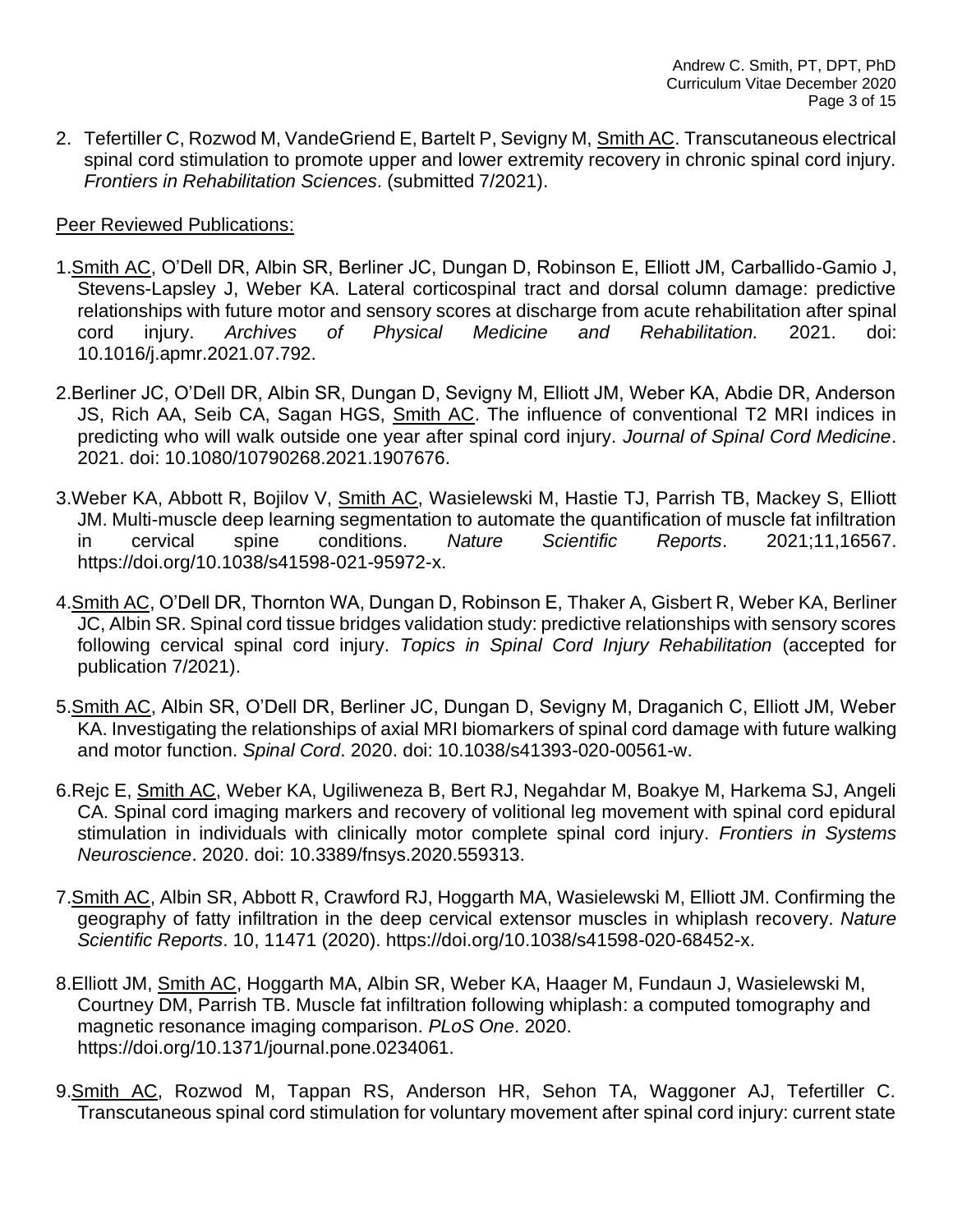of the research. American Physical Therapy Association Academy of Neurologic Physical Therapy Spinal Cord Injury Special Interest Group. 2020. Neuropt.org.

- 10. Elliott JM, Heinrichs BE, Walton DM, Parrish TB, Courtney DM, Smith AC, Hunt J, Kwasny MJ, Wasielewski M, Siegmund GP. Motor vehicle crash reconstruction: does it relate to the heterogeneity of whiplash recovery? *PLoS One*. doi:10.1371/journal.pone.0225686. eCollection 2019.
- 11.Stone DB, Bogaardt H, Linnstaedt SD, Martin-Harris B, Smith AC**,** Walton DM, Ward E, Elliott JM. Whiplash-associated dysphagia: considerations of potential incidence and mechanisms. *Dysphagia*. 2019. https://doi.org/10.1007/s00455-019-10039-4.
- 12. Smith AC, Tefertiller C, Joyce M, Tappan RS, Lubahn A, Hahn C, Rejc E. Spinal cord epidural stimulation for voluntary movement after spinal cord injury: current state of the research. American Physical Therapy Association Academy of Neurologic Physical Therapy Spinal Cord Injury Special Interest Group. 2019. Neuropt.org.
- 13.Weber KA, Smith AC, Wasielewski M, Eghtesad K, Upadhyayula PA, Wintermark M, Hastie TJ, Parrish TB, Mackey S, Elliott JM. Deep learning convolutional neural networks for the automatic quantification of muscle fat infiltration following whiplash injury. *Nature Scientific Reports*. 2019. https://doi.org/10.1038/s41598-019-44416-8.
- 14.Cummins DP, Connor JR, Heller KA, Hubert JS, Kates MJ, Wisniewski KR, Berliner JC, O'Dell DR, Elliott JM, Weber KA, Smith AC. Establishing the inter-rater reliability of spinal cord damage manual measurement using magnetic resonance imaging. *Spinal Cord Series and Cases*. 2019. https://doi.org/10.1038/s41394-019-0164-1.
- 15.Crawford RJ, Fortin M, Weber KA, Smith AC, Elliott JM. Are MRI technologies crucial to our understanding of spinal conditions? *Journal of Sports and Orthopaedic Physical Therapy*. 2019. DOI: 10.2519/jospt.2019.8793.
- 16.Albin SR, Koppenhaver SL, Bailey B, Blommel H, Fenter B, Lowrimore C, Smith AC, McPoil TG. The effect of manual therapy on gastrocnemius muscle stiffness in healthy individuals. *The Foot*. 2019. DOI: https://doi.org/10.1016/j.foot.2019.01.006.
- 17.O'Dell DR, Weber KA, Berliner JC, Connor JR, Cummins DP, Heller KA, Hubert JS, Kates MJ, Mendoza KR, Elliott JM, Smith AC. Midsagittal tissue bridges are associated with walking ability in incomplete spinal cord injury: a magnetic resonance imaging case series. *Journal of Spinal Cord Medicine*. 2019. DOI: 10.1080/10790268.2018.1527079.
- 18.McPherson JG, Smith AC, Duben DA, McMahon KL, Wasielewski M, Parrish TB, Elliott JM. Shortand long-term reproducibility of diffusion-weighted magnetic resonance imaging of lower extremity musculature in asymptomatic individuals and a comparison to individuals with spinal cord injury. *BMC Musculoskeletal Disorders*. 2019. DOI: 0.1186/s12891-018-2361-7.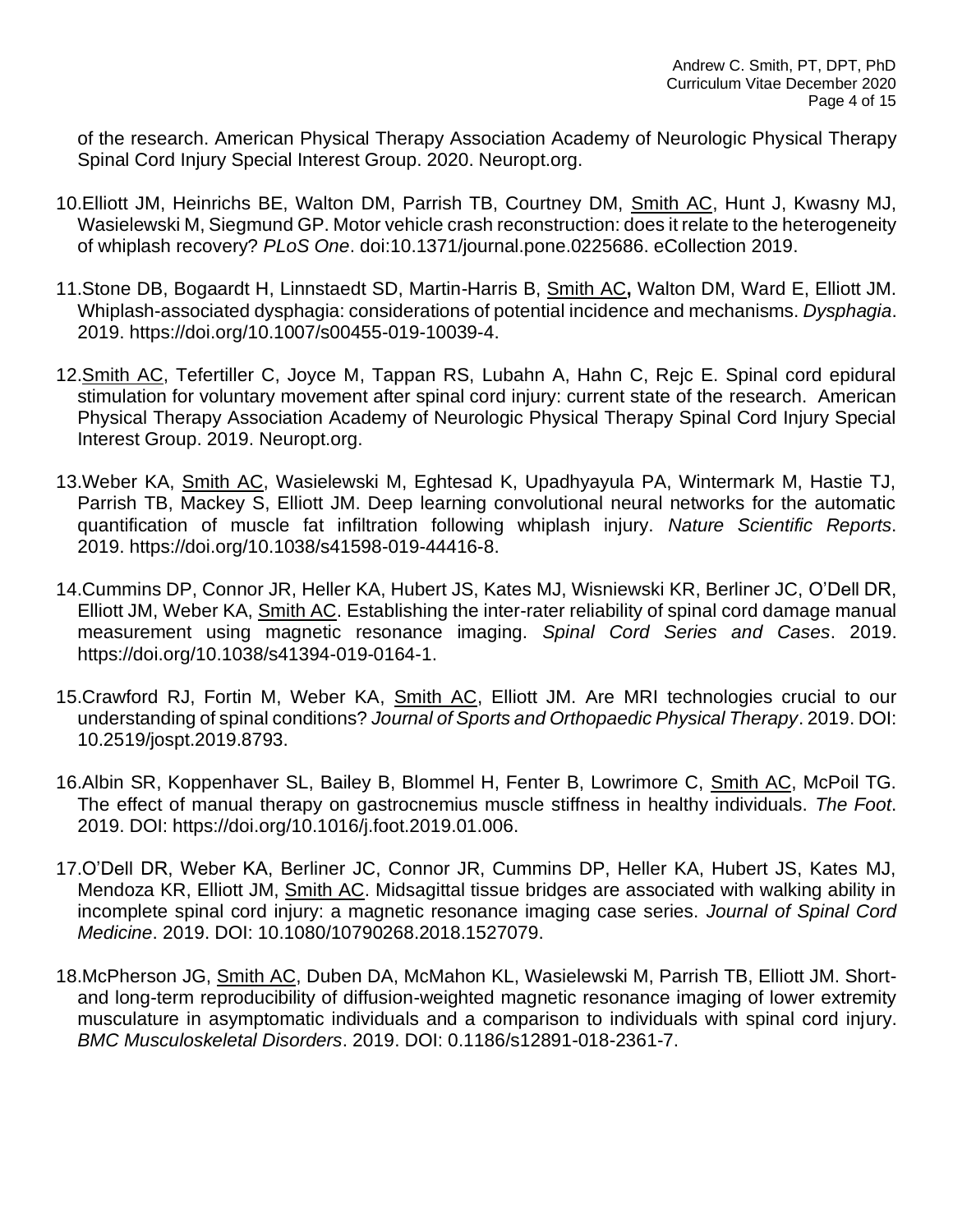- 19.Smith AC. Neuroplasticity of motor pathways. American Physical Therapy Association Academy of Neurologic Physical Therapy Spinal Cord Injury Special Interest Group Fact Sheet. 2018. Neuropt.org.
- 20.Cloney MB, Smith AC, Coffey T, Paliwal M, Dhaher Y, Parrish TB, Elliott JM, Smith ZA. Fatty infiltration of the cervical multifidus musculature and their clinical correlates in spondylotic myelopathy. *Journal of Clinical Neuroscience*. 2018; S0967-5868(17)31815-5. doi: 10.1016/j.jocn.2018.03.028.
- 21.Smith AC, Weber KA, O'Dell DR, Parrish TB, Wasielewski M, Elliott JM. Lateral corticospinal tract damage correlates with motor output in incomplete spinal cord injury. *Archives of Physical Medicine and Rehabilitation*. 2018;99(4):660-666.
- 22.Smith AC, Weber KA, Parrish TB, Hornby TG, Tysseling VM, McPherson JG, Wasielewski M, Elliott JM. Ambulatory function in motor incomplete spinal cord injury: A magnetic resonance imaging study of spinal cord edema and lower extremity muscle morphometry. *Spinal Cord*. 2017;55:672-678.
- 23.Jakubowski K, Smith AC, Elliott JM, Lee SSM. The relationship between volitional activation and muscle properties in incomplete spinal cord injury. *Topics in Spinal Cord Injury Rehabilitation*. 2017. DOI: https://doi.org/10.1310/sci17-00007.
- 24.Elliott JM, Hancock MJ, Crawford RJ, Smith AC, Walton DM. Advancing imaging technologies for patients with spinal pain: with a focus on whiplash injury. *The Spine Journal*. 2017. DOI: http://dx.doi.org/10.1016/j.spinee.2017.06.015.
- 25.Smith AC, Jakubowski K, Wasielewski M, Lee SSM, Elliott JM. Lower extremity muscle structure in incomplete spinal cord injury: a comparison between ultrasonography and magnetic resonance imaging. *Spinal Cord Series and Cases*. 2017; doi:10.1038/scsandc.2017.4.
- 26.Smith AC, Knikou M. A review on locomotor training after spinal cord injury: reorganization of spinal neuronal circuits and recovery of motor function. *Neural Plasticity*. 2016:1216258.
- 27.Smith AC, Knikou M, Yelick KL, Alexander AR, Murnane MM, Kritselis AA, Houmpavlis PJ, McPherson JG, Wasielewski M, Hoggarth MA, Elliott JM. MRI measures of fat infiltration in the lower extremities following motor incomplete spinal cord injury: reliability and potential implications for muscle activation. *Conf Proc IEEE Eng Med Biol Soc*. 2016: 5451-5456.
- 28.Smith AC, Parrish TB, Hoggarth MA, McPherson JG, Tysseling VM, Wasielewski M, Kim HE, Hornby TG, Elliott JM. Potential associations between chronic whiplash and incomplete spinal cord injury. *Spinal Cord: Series and Cases*. 2015;1:15024. doi:10.1038/scsandc.2015.24.
- 29.Sions JM, Smith AC, Hicks GE, Elliott JM. Trunk muscle size and composition assessment in older adults with chronic low back pain: An Intra-examiner and Inter-examiner Reliability Study. *Pain Medicine*. 2015;17(8):1436-1446.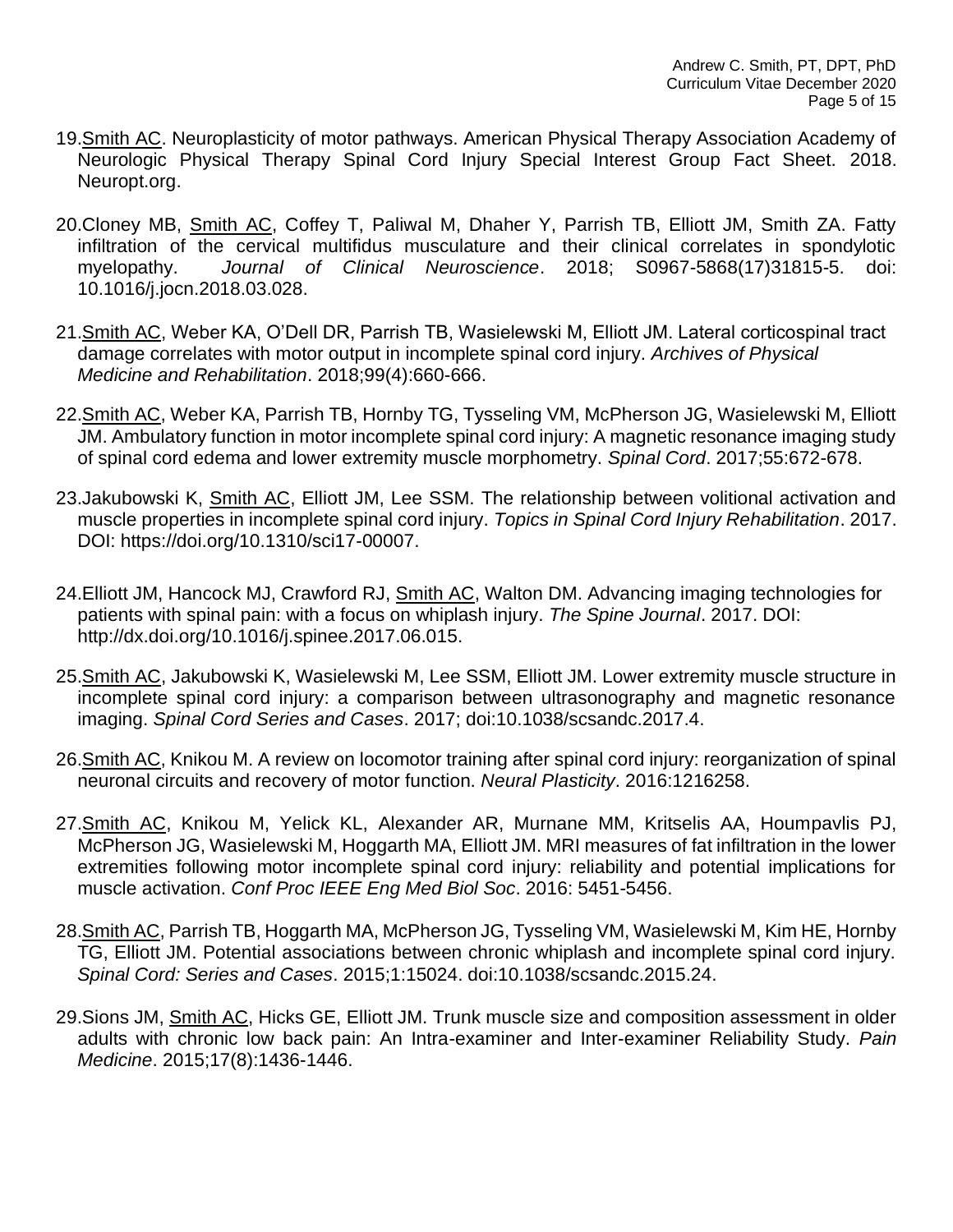- 30.Knikou M, Smith AC, Mummidisetty CK. Locomotor training improves reciprocal and non-reciprocal inhibitory control of soleus motoneurons in human spinal cord injury. *Journal of Neurophysiology*. 2015;113:2447-2460.
- 31.Smith AC, Rymer WZ, Knikou M. Locomotor training modifies soleus monosynaptic motoneuron responses in human spinal cord injury. *Experimental Brain Research*. 2015; 233:89-103.
- 32.Smith AC, Mummidisetty CK, Rymer WZ, Knikou M. Locomotor training alters the behavior of flexor reflexes during walking in human spinal cord injury. *Journal of Neurophysiology*. 2014;112:2164- 2175.
- 33.Smith AC, Parrish TB, Abbott R, Hoggarth MA, Mendoza K, Chen YF, Elliott JM. Muscle-fat magnetic resonance imaging: 1.5 Tesla and 3.0 Tesla versus histology. *Muscle and Nerve*. 2014;50:170-176.
- 34.Abbott R, Hoggarth MA, Smith AC, Elliott JM. Letter to the Editor regarding: Smuck M, Cristostomo RA, Demirjian R, et al. Morphologic change in the lumbar spine after lumbar medial branch radiofrequency neurotomy: a quantitative radiological study. *The Spine Journal*. 2014;14:1088-1089.
- 35.Smith AC**,** Mummidisetty CK, Rymer WZ, Knikou M. Effects of mechanical vibration of the foot sole and ankle tendons on cutaneomuscular responses in man. *Neuroscience Letters*. 2013: 545:123- 126.
- 36.Mummidisetty CK, Smith AC, Knikou M. Modulation of reciprocal and presynaptic Inhibition during robotic assisted stepping in humans. *Clinical Neurophysiology*. 2013; 124:557-564.
- 37.Hajela N, Mummidisetty CK, Smith AC**,** Knikou M. Corticospinal reorganization after locomotor training in a person with motor incomplete paraplegia. *BioMed Research International.* 2013. doi:10.1155/2013/516427.
- 38.Knikou M, Hajela N, Mummidisetty CK, Xiao M, Smith AC. Soleus H-reflex phase dependent modulation is preserved during stepping within a robotic exoskeleton. *Clinical Neurophysiology*. 2011;122: 1396–1404.

# Presentations (Platform, Grand Rounds, Invited Lectures):

- 1.Smith AC, Berliner JC. Academy of Spinal Cord Injury Professionals, Reno, NV USA 2021. Title of talk: "White matter tract imaging following SCI: predictors of future motor and sensory scores." (9/8/21).
- 2.Smith AC. University of Colorado Department of Physical Medicine and Rehabilitation, Aurora CO, USA 2021. Title of talk: "Pushing protons for prognosis: can MRI improve clinical management of individuals with spinal cord injury?" (5/5/21).
- 3.Smith AC. University of Colorado Department of Integrated Physiology Colloquium, Boulder CO, USA 2021. Title of talk: "Spinal cord injuries: what can conventional MRI offer us?" (3/22/21).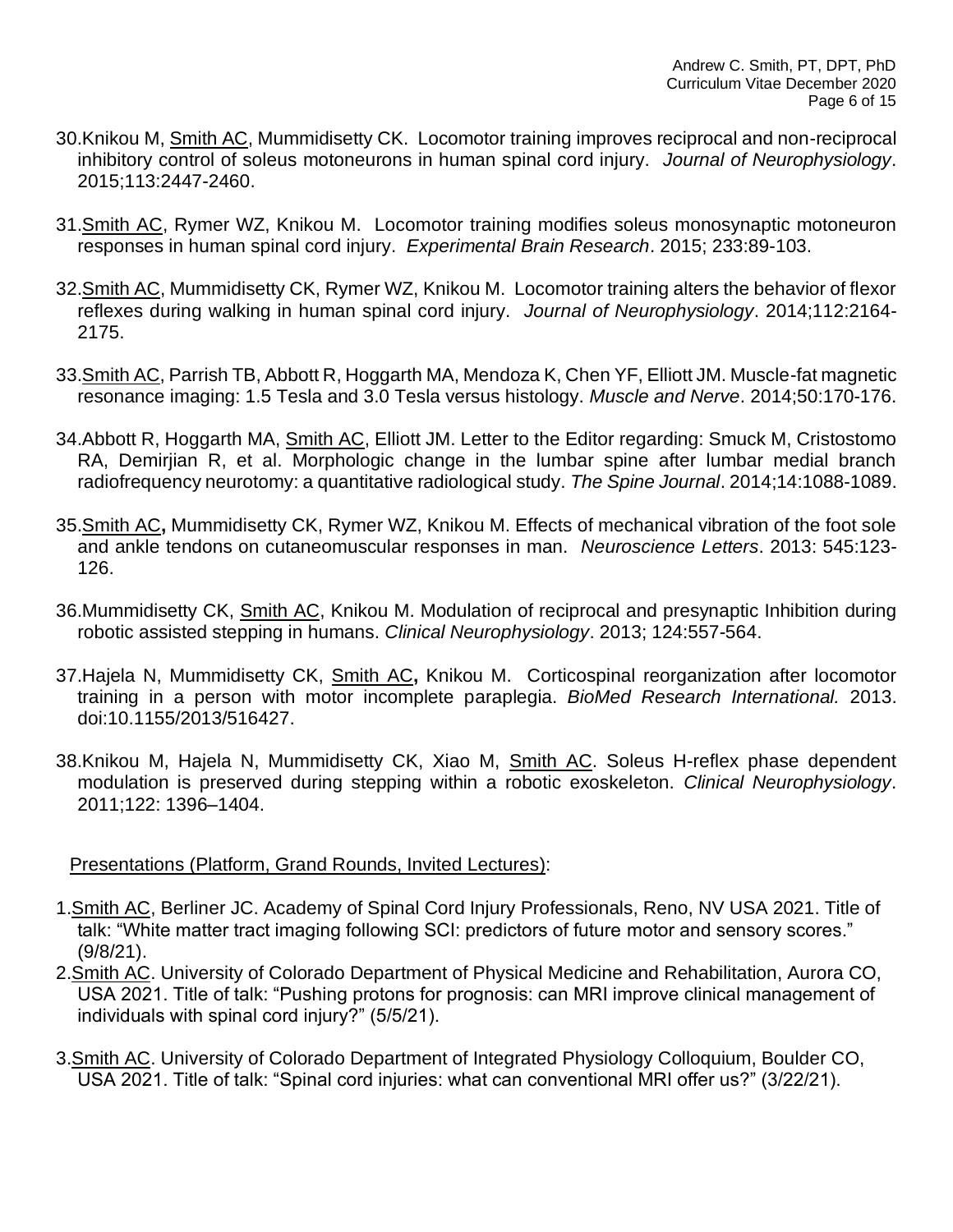- 4.Tefertiller C, Rozwood M, Smith AC. Academy of Spinal Cord Injury Professionals, USA 2020. Title of talk: "Transcutaneous spinal cord stimulation in combination with massed practice training in spinal cord injury." (9/13/20).
- 5.O' Dell DR, Albin SR, Weber KA, Berliner JC, Sevigny M, Dungan D, Abdie DR, Anderson JS, Rich AA, Seib CA, Skadow HG, Elliott JM, Smith AC**.** APTA Combined Sections Meeting Academy of Neurologic Physical Therapy Platform Presentation, Denver CO, USA 2020. Title of talk: "Can early MRI measures predict who will walk outside one year after spinal cord injury?" (2/13/19).
- 6.Smith AC, Hohl K, O'Dell DR, Elliott JM, Kleinschmidt LA, Parra JA, Patel JG, Ninonuevo RA, Reeder AS, Wolff PL, Jayaraman A. APTA Combined Sections Meeting Academy of Neurologic Physical Therapy Platform Presentation, Denver CO, USA 2020. Title of talk: "Do exoskeleton training and FES ameliorate muscle atrophy following acute SCI?" (2/13/19).
- 7.Smith AC. APTA Colorado Rocky Mountain Annual Conference. Denver, CO USA 2019. Title of talk: "Spinal Cord Injury: a vision for future rehabilitation efforts." (10/11/19).
- 8.O' Dell DR, Albin SR, Weber KA, Berliner JC, Sevigny M, Dungan D, Abdie DR, Anderson JS, Rich AA, Seib CA, Skadow HG, Elliott JM, Smith AC. APTA Colorado Rocky Mountain Annual Conference. Denver, CO USA 2019. Title of talk: "Can early MRI measures predict who will walk outside one year after spinal cord injury?" (10/11/19).
- 9.Smith AC, Hohl K, O'Dell DR, Elliott JM, Kleinschmidt LA, Parra JA, Patel JG, Ninonuevo RA, Reeder AS, Wolff PL, Jayaraman A. APTA Colorado Fall Conference. Denver, CO USA 2019. Title of talk: "Do exoskeleton training and FES ameliorate muscle atrophy following acute SCI?" (10/11/19).
- 10.Smith AC. Shirley Ryan Ability Lab Spinal Cord Injury Symposium. Chicago, IL USA 2019. Title of talk: "Re-imagining the future of SCI care." (6/5/19).
- 11.Smith AC, Tappan R, O'Dell DR, Weber KA, Abbott R, Hoggarth MA, Elliott JM. APTA Combined Sections Meeting Academy of Neurologic Physical Therapy Educational Session. New Orleans, LA USA 2018. Title of session: "Imaging of spinal trauma: can protons inform prognosis and improve outcomes?" (2/22/18).
- 12.Smith AC, Weber KA, O'Dell DR, Wasielewski M, Connor JR, Cummins DP, Heller KA, Hubert JS, Kates MJ, Mendoza KR, Elliott JM. APTA Combined Sections Meeting Research Platform Presentation. New Orleans, LA USA 2018. Title of talk: "Lateral corticospinal tract damage analysis in motor incomplete spinal cord injury – its relationship to specific motor deficits." (2/24/18).
- 13.O'Dell DR, Berliner JC, Elliott JM, Connor JR, Cummins DP, Heller KA, Hubert JS, Kates MJ, Mendoza KR, Smith AC. APTA CO 2017 Rocky Mountain Fall Symposium. Keystone, CO USA 2017. Title of talk: "Sagittal T<sup>2</sup> MRI measures of spinal cord damage in SCI: inter-rater reliability and implications for rehabilitation." (10/6/17).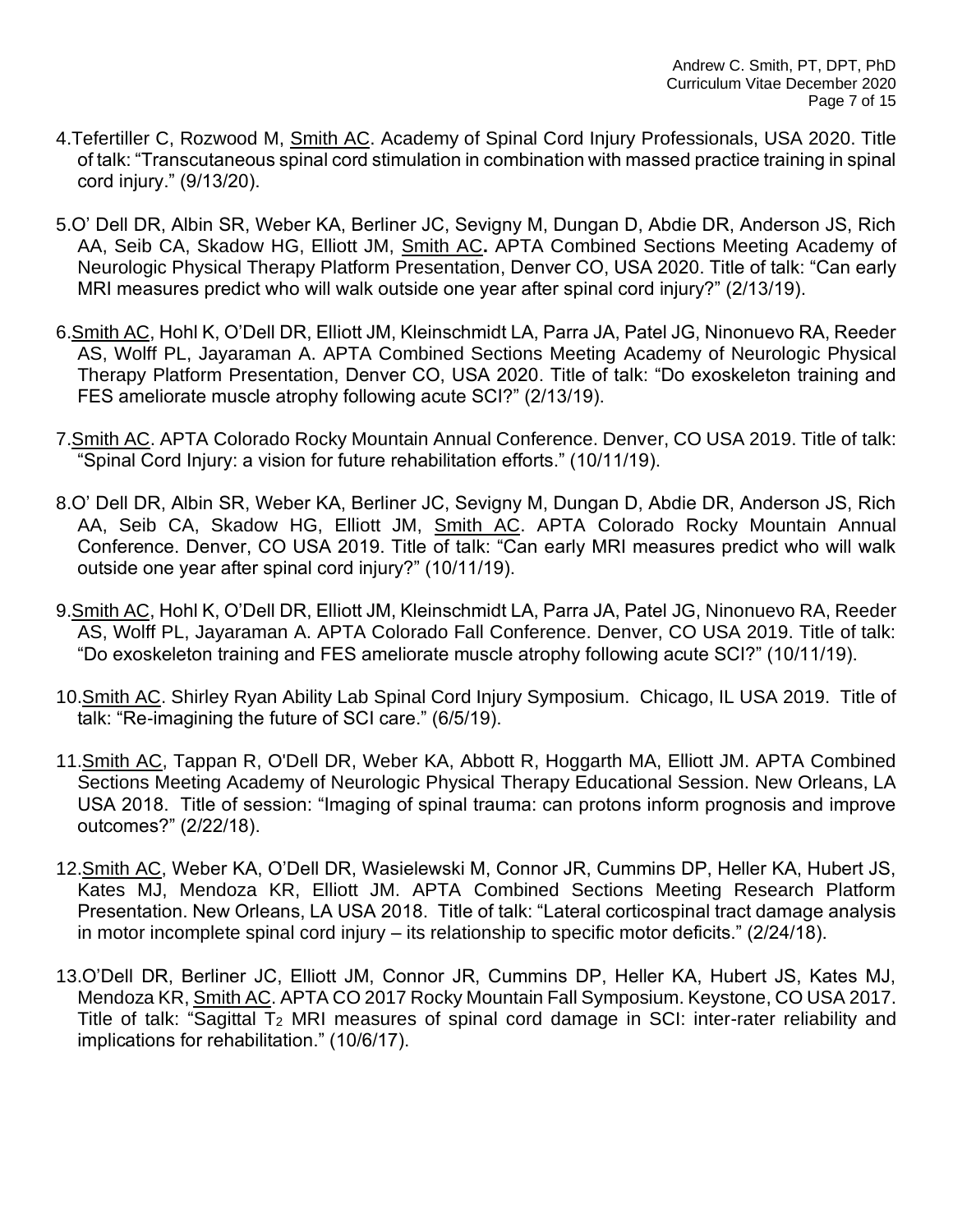- 14.Smith AC, O'Dell DR. Regis University Research and Scholarship Council Celebration of Scholarship and Research. Denver, CO USA 2017. Title of talk: "Can MRI augment the prediction of who will walk again after spinal cord injury?" (4/11/17).
- 15.Smith AC, Wasielewski M, Alexander A, Houmpavlis P, Kritselis A, Murnane M, Yelick K, Elliott JM. American Physical Therapy Association Combined Sections Meeting Research Platform Presentation. San Antonio, TX USA 2017. Title of talk: "Does spinal cord edema relate to ambulatory function in motor incomplete spinal cord injury?" (2/18/17).
- 16.Smith AC. Rehabilitation Institute of Chicago's Spinal Cord Injury Symposium. Chicago, IL USA 2016. Title of talk: "Walking after SCI: mechanisms and prediction." (6/3/16).
- 17. Smith AC, Parrish TB, Hoggarth MA, McPherson JG, Tysseling VM, Wasielewski M, Kim HE, Hornby TG, Elliott JM. American Physical Therapy Association Combined Sections Meeting Orthopedic Platform Presentation. Anaheim, CA USA 2016. Title of talk: "Minor" whiplash injuries...could they involve the spinal cord?" (2/18/16).
- 18.Smith AC. Northwestern University Department of Physical Therapy and Human Movement Sciences Grand Rounds seminar. Chicago, IL USA 2015. Title of talk: "Potential associations between chronic whiplash and incomplete spinal cord injury" (8/12/15).

Presentations (Abstract & Poster):

- 1.Smith AC, Albin SR, Wasielewski M, McPherson JG, Kim HE, Hoggarth MA, Hornby TG, Elliott JM. Incidence of reductions in leg muscle activation in severe whiplash associated disorders. APTA Combined Sections Meeting, Denver CO, USA 2020.
- 2.Smith AC, Weber KA, Wasielewski M, Elliott JM. Machine learning to automatically measure muscle fat infiltration of the deep cervical spine extensors following whiplash injury. APTA Combined Sections Meeting, Denver CO, USA 2020.
- 3.Cummins DP, Berliner JC, Connor JR, Heller KA, Hubert JS, Kates MJ, Mendoza KR, O'Dell DR, Elliott JM, Smith AC. Are we close enough? Establishing the inter-rater reliability of spinal cord damage manual-measurement using MRI. APTA Combined Sections Meeting, Washington DC, USA 2019.
- 4.O'Dell DR, Weber KA, Berliner JC, Elliott JM, Connor JR, Cummins DP, Heller KA, Hubert JS, Kates MJ, Mendoza KR, Smith AC. Spared neural tissue is associated with ambulatory function following spinal cord injury: a magnetic resonance imaging study of midsagittal tissue bridges. APTA Combined Sections Meeting, Washington DC, USA 2019.
- 5.Passarelli C, Noteboom T, Thomas S, Backward C, Smith AC. Impact of a student profile blog on prospective applicants' decisions on DPT program. APTA Combined Sections Meeting, New Orleans, LA, USA 2018.
- 6.Smith AC, McPherson JG, Parrish TB, Wasielewski M, Elliott JM. Spinal cord injury edema volume: a potential marker for correlating with walking ability. Society for Brain Mapping and Therapeutics. Miami, FL USA 2016.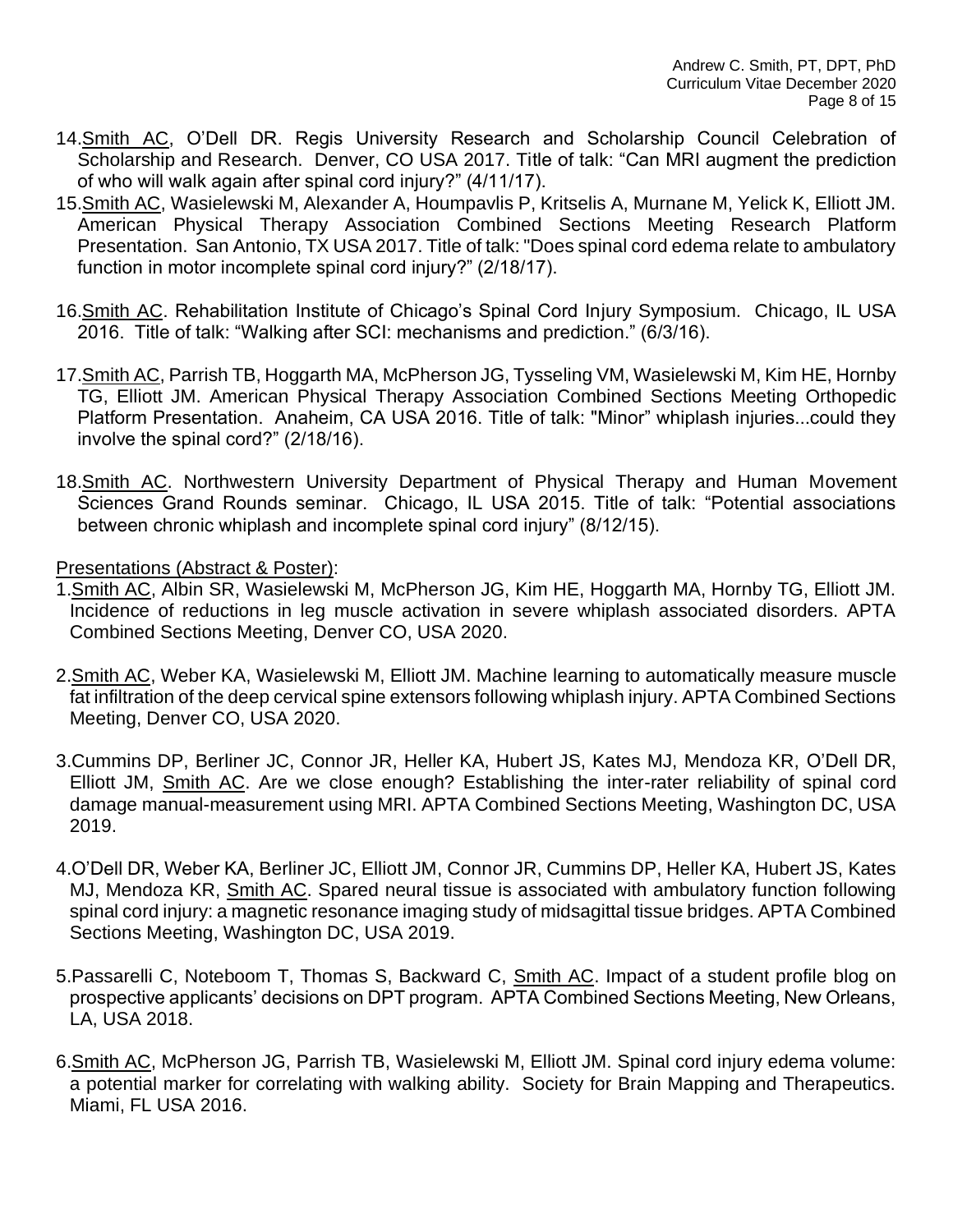- 7.Smith AC, Parrish TB, Hoggarth MA, Wasielewski M, Kim HE, Hornby TG, Elliott JM. The spinal cord lesion: relationship to muscle changes and motor deficits. Society for Neuroscience Conference, Chicago, IL USA 2015.
- 8.Smith AC, Parrish TB, Wasielewski M, Kim HE, Hornby TG, Elliott JM. Spinal cord & muscle imaging, motor control, and function following incomplete spinal cord injury. APTA Combined Sections Meeting, Indianapolis, IN, USA 2015.
- 9.Smith AC, Parrish TB, Wasielewski M, Kim HE, Hornby TG, Elliott JM. Spinal cord motor tract integrity, muscle architectural alterations, and volitional motor control following motor incomplete spinal cord injury. Society for Neuroscience Conference, Washington DC, USA, 2014.
- 10.Smith AC, Parrish TB, Wasielewski M, Kim HE, Hornby TG, Elliott JM. Muscle architectural alterations and volitional motor control in chronic whiplash and incomplete spinal cord injury. Northwestern University Movement and Rehabilitation Sciences Training Day, Chicago IL, USA, 2014.
- 11.Smith AC**,** Parrish TB, Abbott R, Hoggarth MA, Mendoza K, Chen YF, Elliott JM. Measuring skeletal muscle and relative fat-to-water percentage: the comparison of MR Imaging versus histology. APTA Combined Sections Meeting, Las Vegas, Nevada, USA, 2014.
- 12.Smith AC**,** Rymer WZ, Mummidisetty CK, Knikou M. The effects of foot and ankle tendon vibration on the non-nociceptive tibialis anterior flexion reflex in man. NUIN Recruitment Event. Chicago IL, USA 2013.
- 13.Knikou M, Hajela N, Smith AC, Mummidisetty CK, Rymer WZ. Reorganization of Spinal Neural Circuits after Locomotor Training in Human Spinal Cord Injury. APTA Combined Sections Meeting, Chicago, IL, USA, 2012.
- 14.Smith AC, Mummidisetty CK, Hajela N, Xiao M, Knikou M. On the behavior of human spinal reflex circuits during robotic assisted stepping. APTA Annual Conference, National Harbor, MD, USA, 2011.

### Abstracts:

- 1.Stone DB, Bogaardt H, Ward E, Smith AC**,** Elliott JM. Oropharyngeal volume and self-reported dysphagia following whiplash injury. Dysphagia Research Society. San Juan Puerto Rico. March 2020.
- 2. Elliott JM, Heinrichs BE, Walton DM, Parrish TB, Courtney DM, Smith AC, Kwasny MJ, Wasielewski M, Siegmund GP. Motor vehicle crash reconstruction: does it relate to the heterogeneity of whiplash recovery? APTA Combined Sections Meeting, Denver, CO, USA 2020.
- 3.Weber KA, Smith AC, Wasielewski M, Eghtesad K, Upadhyayula PA, Wintermark M, Hastie TJ, Parrish TB, Mackey S, Elliott JM. Deep learning segmentation and automatic muscle fat infiltration calculation of the deep cervical spine extensors: implications for whiplash…and beyond. Spine Society of Australia. April 2019.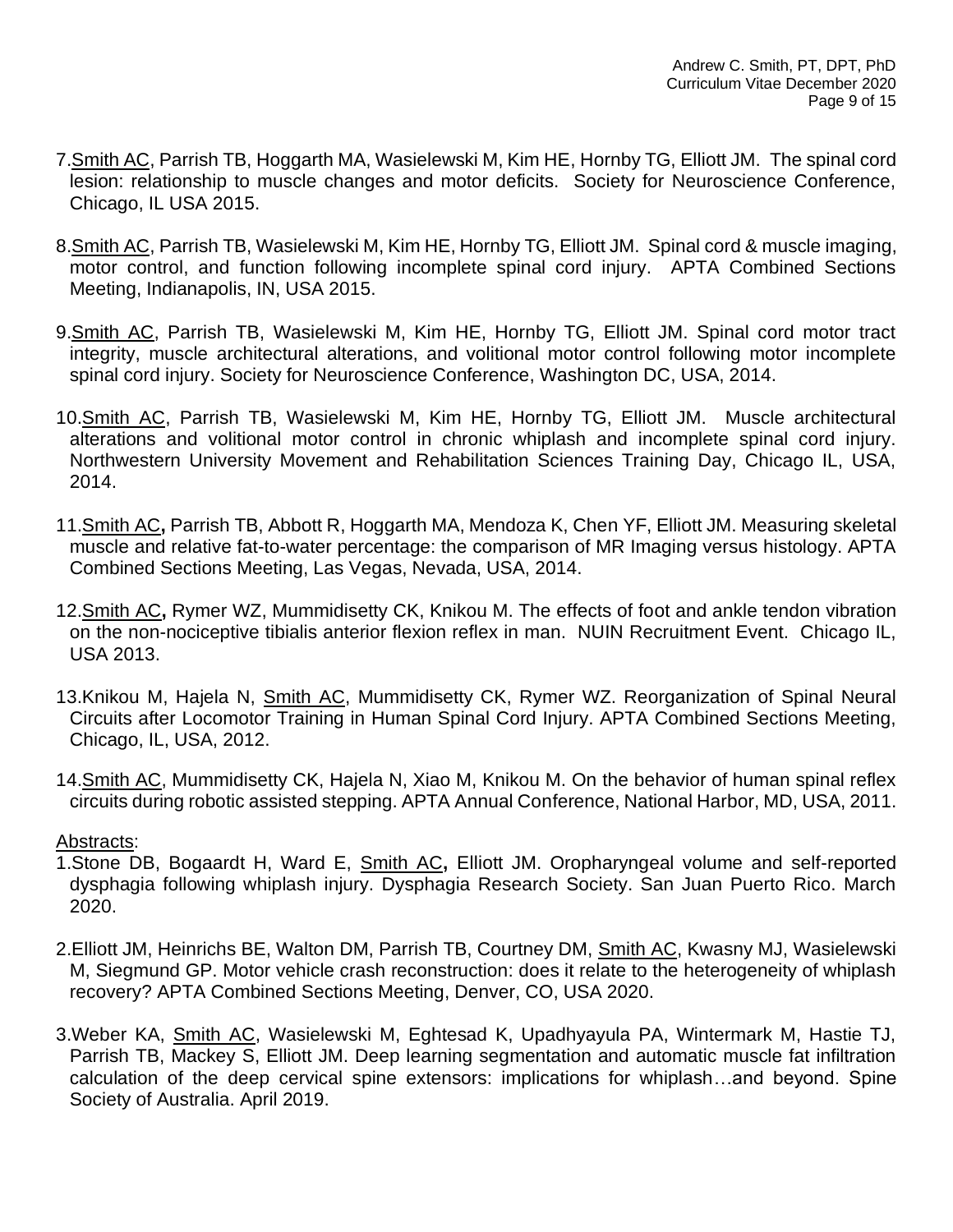- 4.Stone DB, Elliott JM, Linnstaedt SD, Martin-Harris B, Smith AC**,** Walton DM. Mechanisms of perceived swallow change post whiplash: potential for a muscle tension component? Dysphagia Research Society. March 2019.
- 5.Weber KA, Smith AC, Upadhyayula PA, Wintermark M, Hastie TJ, Elliott JM, Mackey S. Can deeper learn algorithms inform future ambulation status following incomplete spinal cord injury? An application of the convolutional neural network. University of Sydney Brain and Mind Centre Symposium. Sydney, Australia 2018.
- 6.Cloney MB, Smith AC, Coffey T, Paliwal M, Dhaher Y, Parrish T, Elliott T, Smith ZA. Fatty infiltration of the cervical multifidus musculature is associated with clinical disability in cervical spondylotic myelopathy: a prospective case-controlled series. AANS/CNS Spine Section. Orlando, Florida, Oral Podium, March 2018.
- 7.Weber KA, Smith AC, Upadhyayula PA, Wintermark M, Hastie TJ, Mackey S. Segmentation of spinal cord injury damage using 3D T<sub>2</sub>-weighted MRI and convolutional neural networks. Organization for Human Brain Mapping Annual Meeting. Suntec, Singapore 2018.
- 8.Footer C, MacDonald CM, Smith AC, Smith MB. Finding the perfect match: revamping a DPT interview process. APTA Educational Leadership Conference. Columbus, Ohio USA 2017.
- 9.Cloney MB, Smith AC, Wu M, Coffey T, Dhaher Y, Parrish TB, Elliott JM, Smith ZA. Cervical myelopathy predicts fatty infiltration of the multifidus in cervical spondylotic myelopathy (CSM): A prospective, case-controlled radiographic study. Eurospine. Dublin, Ireland 2017.
- 10.Yelick K, Alexander A, Murnane M, Kritselis A, Houmpavalis P, Hoggarth MA, Smith AC, Elliott JM. The precision of MRI for the quantification of fat infiltration in muscle following spinal cord injury. APTA Combined Sections Meeting. Anaheim, CA USA 2016.
- 11.Knikou M, Smith AC, Rymer WZ. Locomotor training modifies soleus motoneuron excitability in human spinal cord injury. Society for Neuroscience Conference, Washington DC, USA, 2014.
- 12.Knikou M, Mummidisetty CK, Smith AC. Locomotor training after spinal cord injury in humans potentiates activity of spinal inhibitory circuitry. Society for Neuroscience Conference, San Diego, CA, USA. 2013.
- 13.Mummidisetty CK, Smith AC, Rymer WZ, Knikou M. Functional Reorganization of Neuronal Networks after Locomotor Training in Human Spinal Cord Injury. Society for the Neural Control of Movement, San Juan, Puerto Rico, 2013.
- 14.Knikou M, Hajela N, Smith AC, Mummidisetty CK, Rymer WZ. Selective spinal plasticity after locomotor training in human spinal cord injury. Society for Neuroscience Conference, Washington DC, USA. 2011.
- 15.Hajela N, Smith AC, Mummidisetty CK, Rymer WZ, Knikou M. Reorganization of Spinal Neuronal Networks after Locomotor Training in Human Spinal Cord Injury. International Neurorehabilitation Symposium, Zurich, Switzerland, 2011.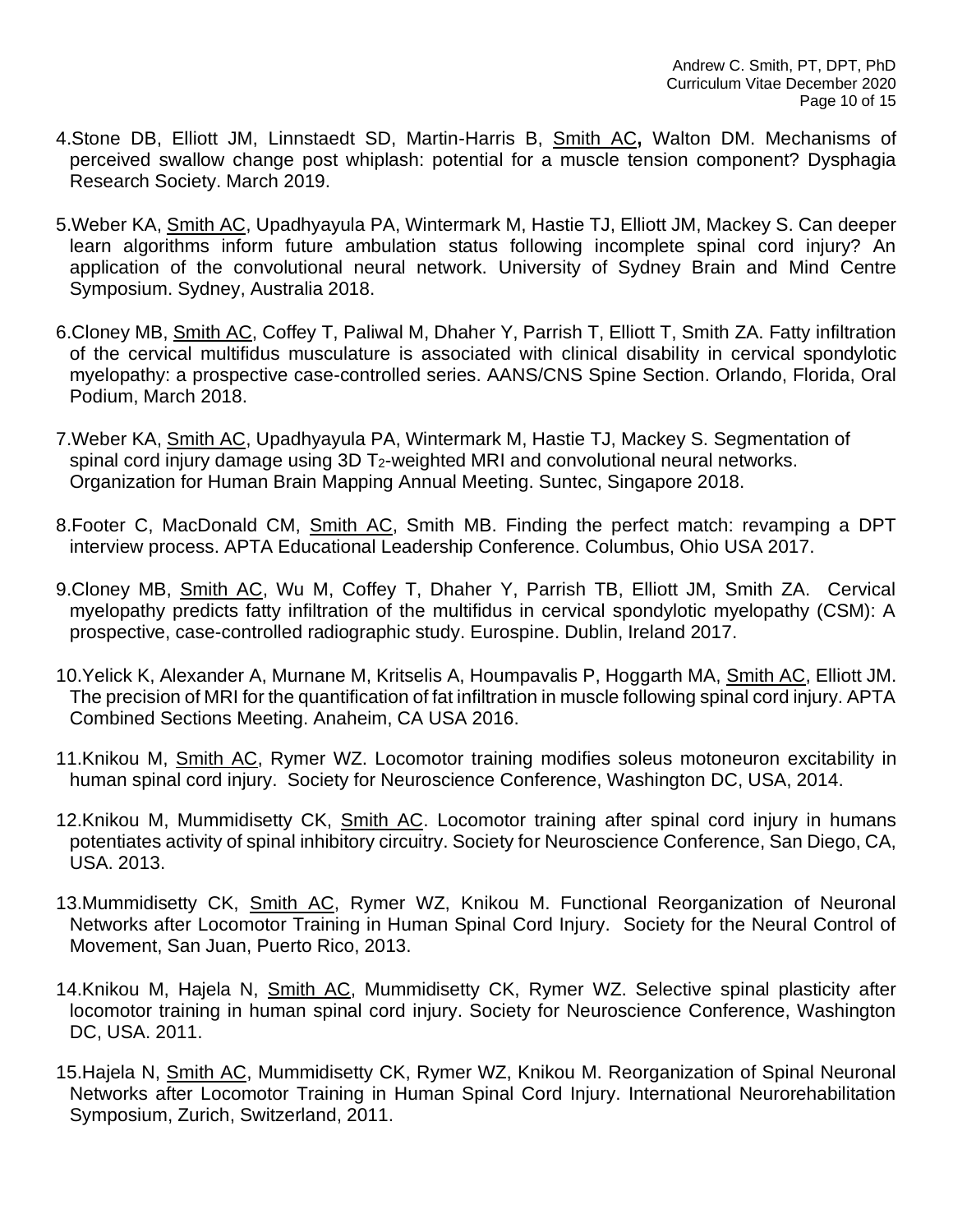### Funded/In Review Grant Activity:

Ongoing Support

K12 HD055931 Smith (CORRT Scholar), Mueller (PI) 09/2021-08/2022 Improving mechanistic understanding of responsiveness to spinal cord stimulation after spinal cord injury.

This study aims to use neuroimaging biomarkers to investigate mechanisms underlying both epidural and transcutaneous spinal cord stimulation and assist in predicting which individuals will optimally respond to spinal cord stimulation following spinal cord injury. Role: K12 scholar

AB Nexus Seed Grant Smith and Tan (Co-PIs) 06/2021-05/2022 Acute intermittent hypoxia in persons with spinal cord injury: studying corticospinal drive and motor adaptation.

This study aims to investigate mechanisms by which acute intermittent hypoxia induces improvements in gait ability in participants with motor incomplete spinal cord injury. Specifically, corticospinal drive and motor adaptation will be studied. Role: Principal Investigator

CU PM&R Pilot Grant Smith (PI) 11/2020-10/2021 Machine learning to quantify muscle changes, lean body mass, and function in obese adults. This study proposes the use of collected MRIs of thigh musculature to created a convolutional neural network that will rapidly measure muscle cross-sectional area and muscle fat infiltration and also predict lean body mass (verified using DXA) and knee extensor function (verified using knee extensor torques), in obese adults.

Role: Principal Investigator

Completed Support R03 HD094577 Smith (PI) 02/2019-01/2021 MRI and machine learning to improve early prognosis and clinical management after spinal cord injury. This study aims to investigate the prognostic potential and clinical utility of advanced MR imaging for early prognosis and management of individuals following spinal cord injury. Role: Principal Investigator

R01 HD079076 Elliott (PI) 06/2016-05/2019 Neuromuscular Mechanisms Underlying Poor Recovery from Whiplash This study proposes to explore the use of advanced magnetic resonance imaging applications for early detection of whole-body muscle degeneration and altered spinal cord anatomy in whiplash. Role: Co-Investigator Regis University Research and Scholarship Council Smith (PI) 04/2018-04/2019 MRI to improve early prognosis and clinical management after spinal cord injury. This study aims to investigate the prognostic potential and clinical utility of advanced MR imaging for

early prognosis and management of individuals following spinal cord injury. Role: Principal Investigator

NIH Loan Repayment Program Smith (PI) 08/2015-08/2017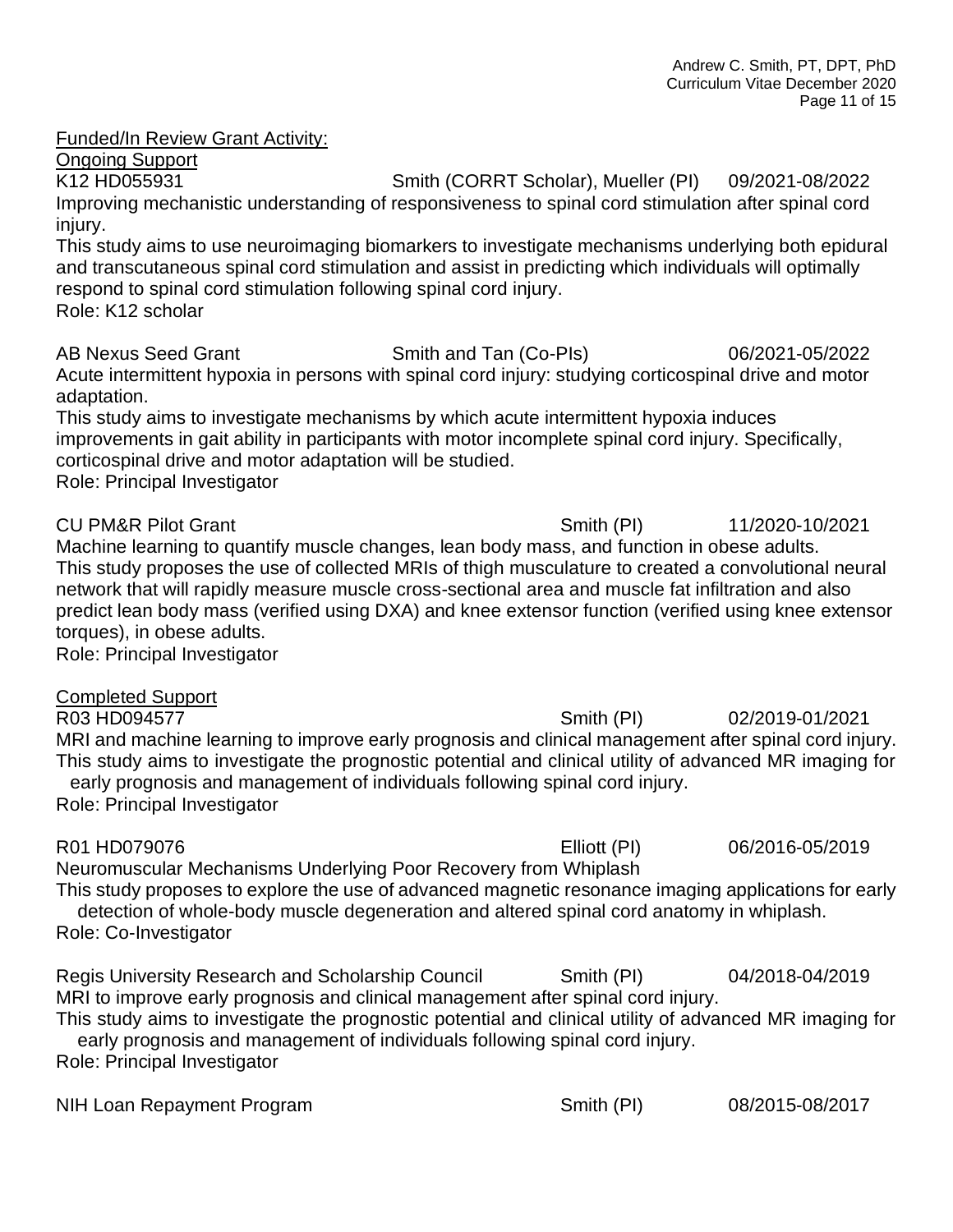Cord Integrity, Muscle Changes, and Motor Control Following Traumatic Spinal Injury

This study aims to elucidate the relationships of and prognostic value for the 1) magnitude of damage to descending white matter pathways in the cervical spinal cord with MRI, 2) temporal expression of muscle fatty infiltration (MFI) in the extremities, and 3) maximal volitional motor control of the lower extremity. Specifically, the populations of healthy controls, chronic whiplash, and iSCI are being investigated.

Role: Principal Investigator / Clinical Researcher

T32 HD057845 Dewald (PI) 06/2014-06/2016

Training Grant – Neurobiology of Movement and Rehabilitation Sciences

The mission of this program is to train students with clinical and life/applied science backgrounds to become rehabilitation scientists in basic, translational or clinical research. The training program focuses on the neurobiology of movement and rehabilitation sciences, with three main goals: 1) understanding the neurobiology of movement behavior and disorders, 2) identifying and addressing the need for quantitative methods, 3) applying this knowledge to the development of effective rehabilitation interventions.

Role: PhD Candidate Trainee

C023690 (NYSDOH) & 83607 (Craig H. Neilsen Foundation) Knikou (PI) 06/2008-09/2012 Mechanisms Underlying Locomotor Recovery after Step training in SCI.

The purpose of this project was to establish the mechanisms and the changes of specific spinal neuronal pathways underlying recovery of walking and sensorimotor function following intensive treadmill training in people with a spinal cord injury.

Role: Research Physical Therapist

Membership in Scientific/Professional Organizations: Review Editor in Spinal Cord Medicine and Neurorehabilitation, *Frontiers in Neurology* (2017 – Present)

Colorado RSVP Clinic Research Board Member (2018 – Present)

Colorado RSVP Clinic Executive Leadership Board Member (2021 – Present)

APTA Academy of Orthopaedic PT Imaging Special Interest Group Mentor for MRI/CT of the cervical spine (2017 – Present)

APTA Academy of Neurologic PT Spinal Cord Injury Special Interest Group Member (2018 – Present)

Society for Neuroscience Member (2014 – 2016)

American Physical Therapy Association Member (2005 – Present)

IEEE Engineering in Medicine and Biology Society Member (2015 – 2016)

International Spinal Cord Society – Physiotherapy management of spinal cord injuries (Certificate 2016)

Consultative and Advisory Positions Held: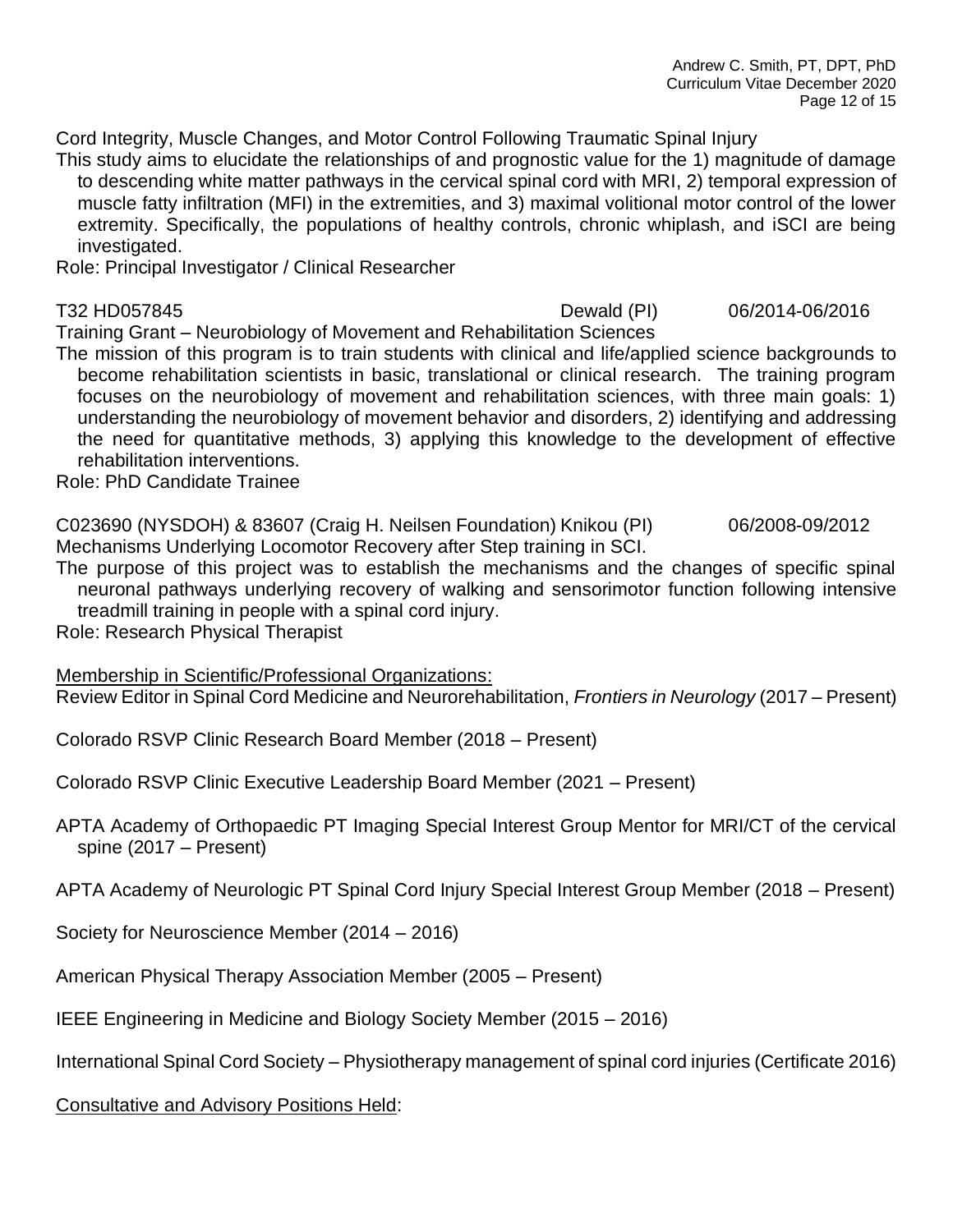PTWA Cultural Competence Task Force Chair – created and served as the head of a group of 15 physical therapists with a common mission to encourage increased diversity and cultural competence within PT in the state of Washington (2009 – 2010).

Manuscript Reviewer (ongoing). *Spinal Cord*, *Journal of Spinal Cord Medicine*, *Physiotherapy Theory and Practice*, *Disability and Rehabilitation, Spinal Cord Series and Cases, Clinical Physiology and Functional Imaging, Musculoskeletal Science and Practice – formerly Manual Therapy, Neurotherapeutics, Transactions on Neural Systems and Rehabilitation Engineering, Journal of Neurotrauma, Frontiers Systems Neuroscience, Physiological Reports, Journal of Applied Biomechanics, Annals of Clinical and Translational Neurology, BMC Musculoskeletal Disorders, Journal of Magnetic Resonance Imaging.*

#### Community Service:

2010 – 2012 Lincoln Park Community Shelter Job Coach – volunteered through a local Chicago homeless shelter as a mentor for young adults seeking employment.

Services to Students and the University, RHCHP College of Health Professions,

Regis University, Denver, CO:

- 2020 Council for Research and Scholarship Grant Panel Discussion, Regis University, Denver, CO
- 2019 2020 Educational Technology Committee, RHCHP College of Health Professions **Chair**
- 2018 2019 Educational Technology Committee, RHCHP College of Health Professionals, Member and Chair Elect
- 2017 2020 Research Committee, School of Physical Therapy, Member
- 2017 2020 DPT Student Research Groups, School of Physical Therapy, Advisor
- 2017 2020 Research Celebration Planning, School of Physical Therapy, Director
- 2016 2020 Evidence-Based Practice Task Force, School of Physical Therapy, Member
- 2016 2020 Student Advising, School of Physical Therapy, Advisor
- 2016 2020 Student Clinical Experiences, School of Physical Therapy, Faculty Preceptor
- 2016 2020 Social Media Task Force, School of Physical Therapy
- 2016 2018 Global Health Committee, School of Physical Therapy, Member
- 2017 Search Committee for Regis University School of Physical Therapy, Administrative Assistant Position, School of Physical Therapy, Member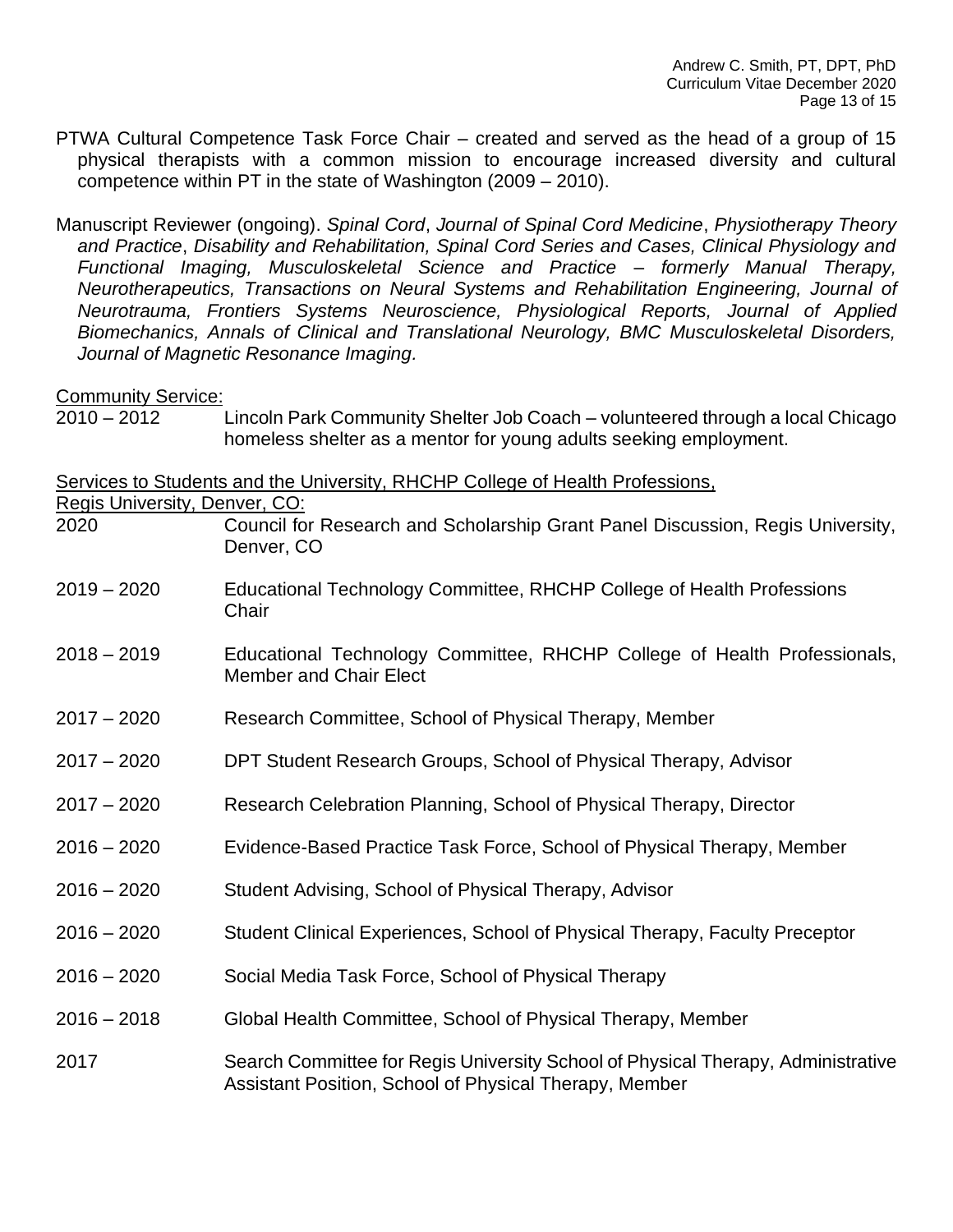- 2016 2017 Admissions Task Force, School of Physical Therapy, Member
- 2016 Interviewer for Director of Center for Research and Scholarship Engagement, Regis University, Interviewer
- 2016 Search Committee for Regis University School of Physical Therapy Junior Faculty Position, School of Physical Therapy, Member

Services to the University/College/School on Committees/Councils/Commissions, Physical Therapy Program, School of Medicine, University of Colorado Anschutz Medical Campus, Denver, CO:

- 2020 present CU PT Diversity Equity Inclusion Committee, Member
- 2020 present CU Rehabilitation Sciences PhD Program Committee, Member
- 2020 present CU PT Scholarship and Awards Committee, Member
- 2020 present CU PT Faculty Awards Subcommittee, Chair

Honors, Awards and Recognition:

2019 – 2021, NIH R03 Grant, NCMRR Early Career Investigator Award

Eunice Kennedy Shriver National Institute of Child Health and Human Development. Grant Number R03HD094577, "MRI and machine learning to improve early prognosis and clinical management after spinal cord injury."

2020 Regis University Rueckert Hartman College of Health Professions Junior Faculty Teaching Award Awarded annually to one faculty member who displayed exemplary teaching. Involves a peernomination and competitive College of Health Professions Awards Committee selection process.

2019 Regis University School of Physical Therapy Excellence in Teaching Award Awarded annually to one faculty member who displayed exemplary teaching, selected by the graduating DPT class.

2018 – 2019, Regis University Research and Scholarship Council Faculty grant, awarded to internal applicants in a competitive application process.

2015 – 2017, NIH/National Institute of Neurological Disorders and Stroke National Institutes of Health Extramural Loan Repayment Program for Clinical Research.

2015 Foundation for Physical Therapy Mary Lou Barnes Award Awarded due to the outstanding PODS II application in postprofessional studies within neurology.

2015 Foundation for Physical Therapy Promotion of Doctoral Studies II Award Recipient Awarded to select physical therapist PhD candidates with the intent of developing independent researchers who will add to or refine the body of knowledge on which physical therapist practice is based.